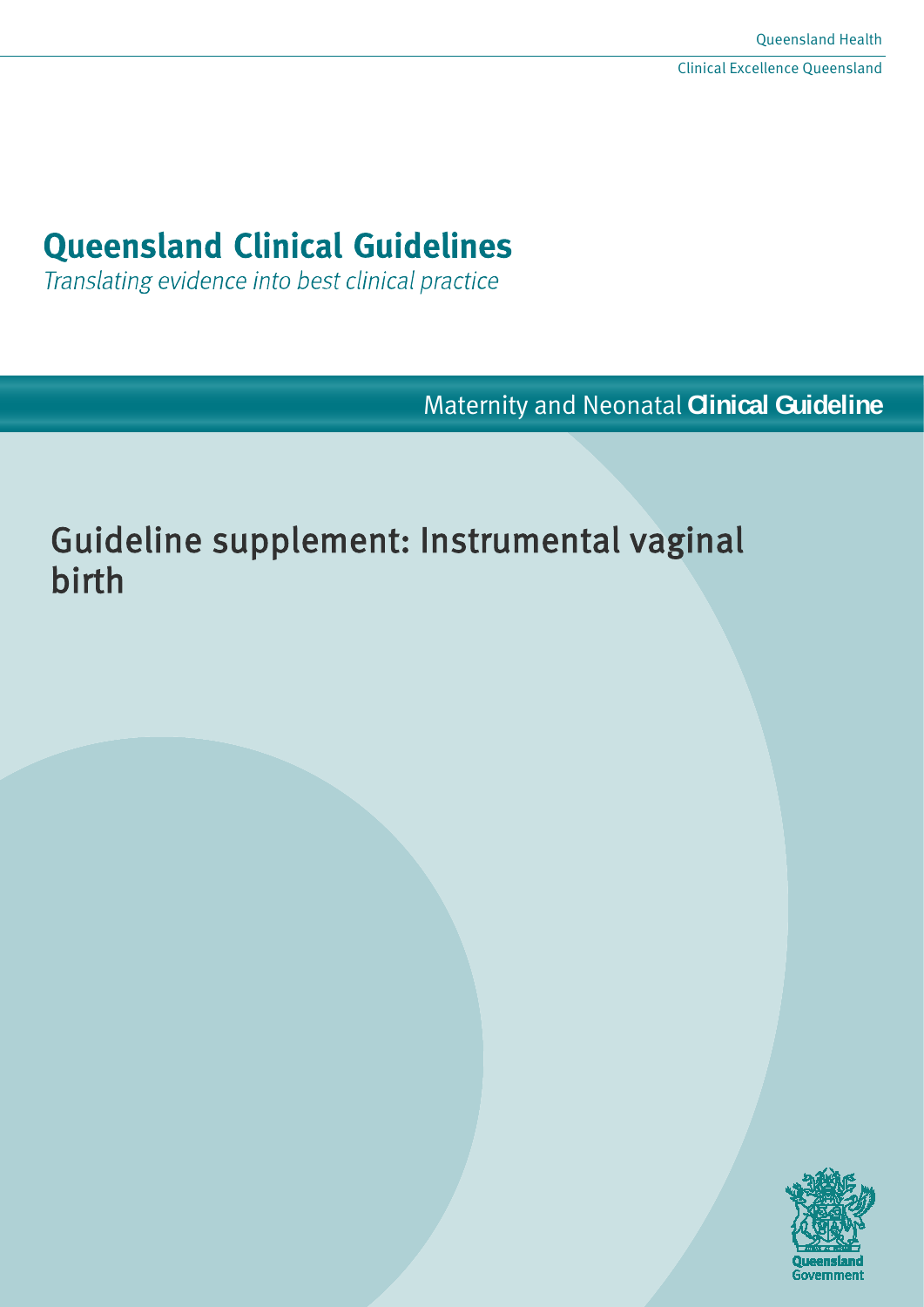#### **Table of Contents**

| $\mathbf{1}$   |       |  |  |
|----------------|-------|--|--|
|                | 1.1   |  |  |
|                | 1.2   |  |  |
|                | 1.3   |  |  |
|                | 1.4   |  |  |
| $\overline{2}$ |       |  |  |
|                | 2.1   |  |  |
|                | 2.2   |  |  |
|                | 2.3   |  |  |
|                | 2.4   |  |  |
|                | 2.4.1 |  |  |
|                | 2.5   |  |  |
|                | 2.6   |  |  |
|                | 2.7   |  |  |
| 3              |       |  |  |
|                | 3.1   |  |  |
| $\overline{4}$ |       |  |  |
|                | 4.1   |  |  |
|                | 4.2   |  |  |
|                | 4.3   |  |  |
|                | 4.3.1 |  |  |
|                | 4.3.2 |  |  |
|                | 4.4   |  |  |
|                | 4.5   |  |  |
|                | 4.6   |  |  |
|                | 5     |  |  |
|                |       |  |  |

### **List of Tables**

© State of Queensland (Queensland Health) 2020



This work is licensed under a Creative Commons Attribution-NonCommercial-NoDerivatives V4.0 International licence. In essence, you are free the communicate the work in its current form for non-commercial purposes, as long as you attribute Queensland Clinical Guidelines,<br>Queensland Health and abide by the licence terms. You may not alter or adapt the work in an

For further information, contact Queensland Clinical Guidelines, RBWH Post Office, Herston Qld 4029, email Guidelines@health.qld.gov.au. For<br>permissions beyond the scope of this licence, contact: Intellectual Property Offi ip\_officer@health.qld.gov.au, phone (07) 3234 1479.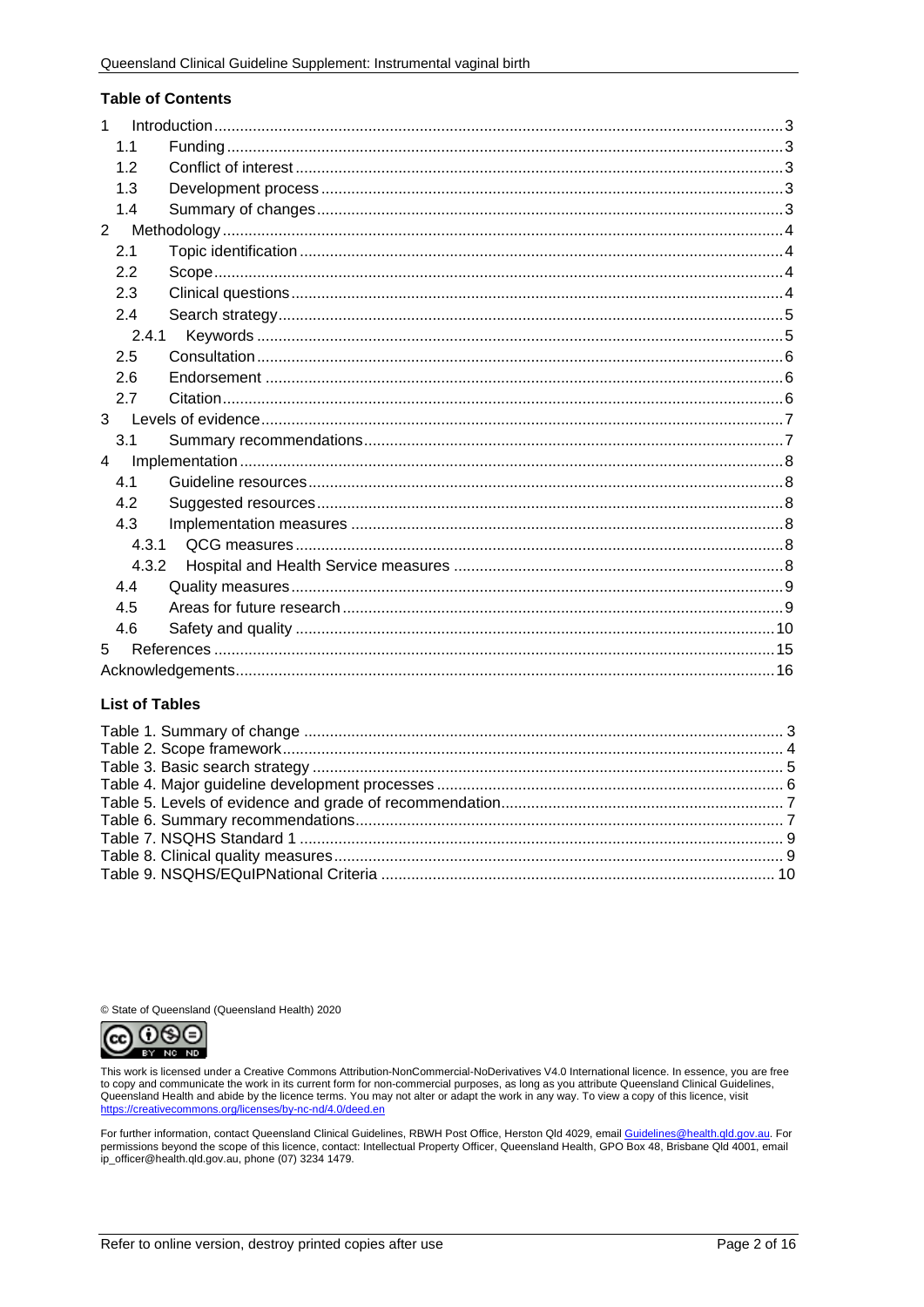# <span id="page-2-0"></span>**1 Introduction**

This document is a supplement to the Queensland Clinical Guideline (QCG) *Instrumental vaginal birth.* It provides supplementary information regarding guideline development, makes summary recommendations, suggests measures to assist implementation and quality activities and summarises changes (if any) to the guideline since original publication. Refer to the guideline for abbreviations, acronyms, flow charts and acknowledgements.

# <span id="page-2-1"></span>**1.1 Funding**

The development of this guideline was funded by Healthcare Improvement Unit, Queensland Health. Consumer representatives were paid a standard fee. Other working party members participated on a voluntary basis.

# <span id="page-2-2"></span>**1.2 Conflict of interest**

Declarations of conflict of interest were sought from working party members as per the Queensland Clinical Guidelines *[Conflict of Interest](http://www.health.qld.gov.au/qcg/development#coi)* statement. Conflicts of interest were recorded and managed as per usual processes.

# <span id="page-2-3"></span>**1.3 Development process**

<span id="page-2-4"></span>This version of the guideline followed the [QCG New development process.](https://www.health.qld.gov.au/__data/assets/pdf_file/0025/364723/o-developprocess.pdf)

# **1.4 Summary of changes**

Queensland clinical guidelines are reviewed every 5 years or earlier if significant new evidence emerges. [Table 1](#page-2-5) provides a summary of changes made to the guidelines since original publication.

<span id="page-2-5"></span>

| <b>Publication date</b><br>Endorsed by:                                               | <b>Identifier</b> | <b>Summary of major change</b>                                                                                                                                                                                                                                                            |
|---------------------------------------------------------------------------------------|-------------------|-------------------------------------------------------------------------------------------------------------------------------------------------------------------------------------------------------------------------------------------------------------------------------------------|
| December 2018<br>Statewide Maternity and<br><b>Neonatal Clinical Network</b><br>(QLD) | MN18.49-V1-R23    | First publication                                                                                                                                                                                                                                                                         |
| September 2020                                                                        | MN18.49-V2-R23    | Amended: Post-intervention care: antibiotics<br>publication of new evidence.<br>• FROM: No high-level evidence to support<br>routine prophylactic use<br>• TO: Consider prophylactic use<br>Added: Post-intervention care: baby care<br>• Use NEWT tool or similar<br>Updated: references |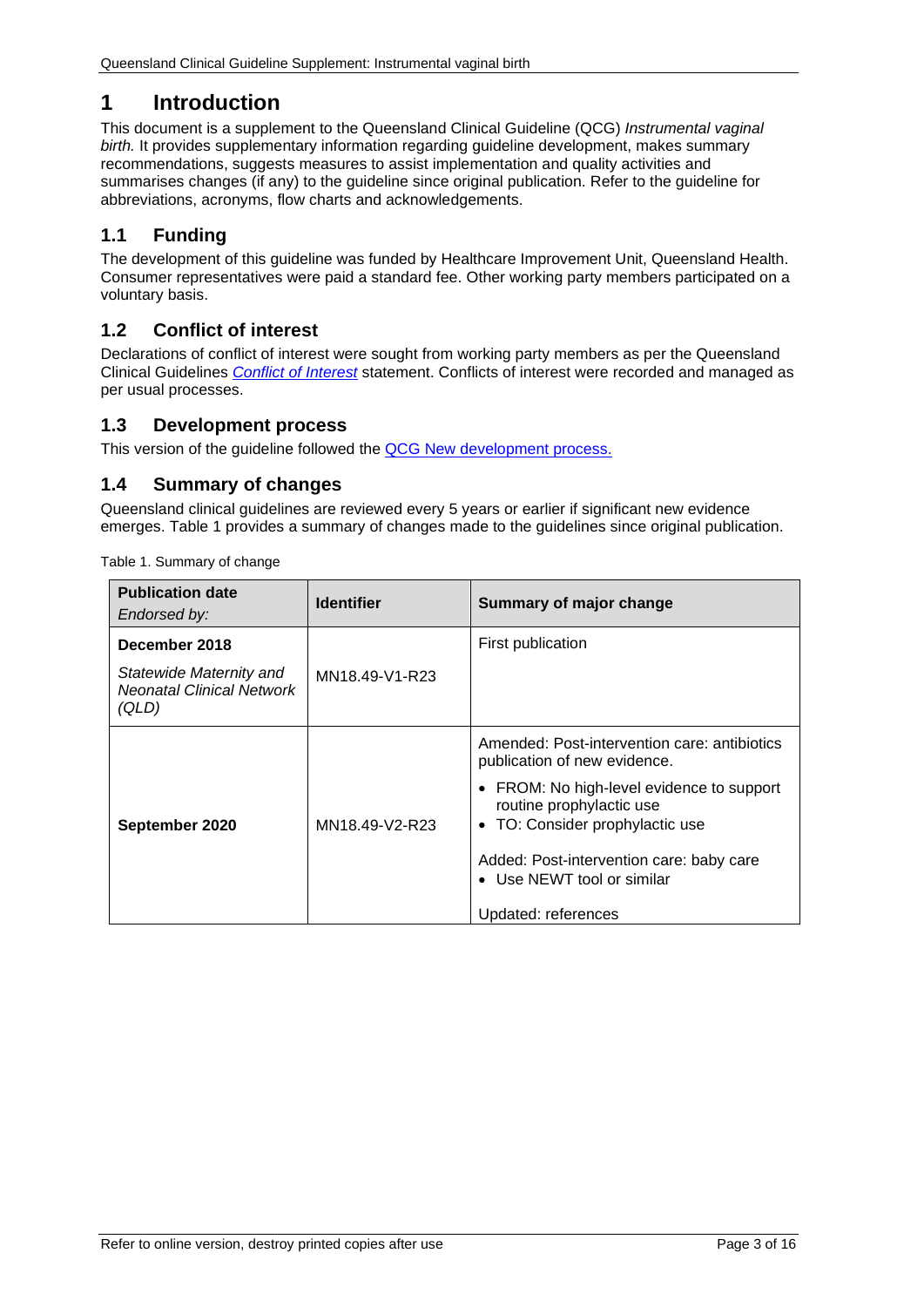# <span id="page-3-0"></span>**2 Methodology**

Queensland Clinical Guidelines (QCG) follows a rigorous process of guideline development. This process was endorsed by the Queensland Health Patient Safety and Quality Executive Committee in December 2009. The guidelines are best described as 'evidence informed consensus guidelines' and draw from the evidence base of existing national and international guidelines and the expert opinion of the working party.

# <span id="page-3-1"></span>**2.1 Topic identification**

The topic was identified as a priority following clinician requests and was endorsed by the Queensland Clinical Guidelines Steering committee in 2017.

# <span id="page-3-2"></span>**2.2 Scope**

<span id="page-3-4"></span>The scope of the guideline was determined using the following framework.

|  | Table 2. Scope framework |
|--|--------------------------|
|  |                          |

| <b>Scope framework</b>                                                                                                                         |                                                                                                                                                                                                                                                                                                                                                     |  |  |  |
|------------------------------------------------------------------------------------------------------------------------------------------------|-----------------------------------------------------------------------------------------------------------------------------------------------------------------------------------------------------------------------------------------------------------------------------------------------------------------------------------------------------|--|--|--|
| • Women with a live, cephalic fetus in the second stage of labour, who have<br><b>Population</b><br>indications for instrumental vaginal birth |                                                                                                                                                                                                                                                                                                                                                     |  |  |  |
| <b>Purpose</b>                                                                                                                                 | Develop an evidence informed clinical guideline on:<br>o Indications for instrumental vaginal birth<br>o Contraindications for instrumental vaginal birth<br>o Safety consideration during instrumental vaginal birth                                                                                                                               |  |  |  |
| <b>Outcome</b>                                                                                                                                 | Guide identification and discussion about:<br>o Women in second stage labour for whom instrumental vaginal birth may<br>be appropriate<br>o Risks and benefits of instrumental vaginal birth<br>o Risks and benefits by type of instrument<br>Best practice maternal and fetal care during instrumental vaginal birth<br>and immediately postpartum |  |  |  |
| <b>Exclusions</b>                                                                                                                              | • Routine labour and postpartum care<br>Management of fetal distress<br>Perineal repair<br>Specific techniques/procedures for application and use of individual<br>instruments                                                                                                                                                                      |  |  |  |

# <span id="page-3-3"></span>**2.3 Clinical questions**

The following clinical questions were generated to inform the guideline scope and purpose:

- What are the indications and contraindications for instrumental vaginal birth?
- What are the risk factors for unsuccessful instrumental vaginal birth?
- What are the risks and benefits of forceps versus vacuum?
- What factors influence the choice of instrument (vacuum or forceps) when instrumental vaginal birth is indicated?
- What is considered best practice care prior to and during instrumental birth?
- What is considered best practice care following instrumental birth?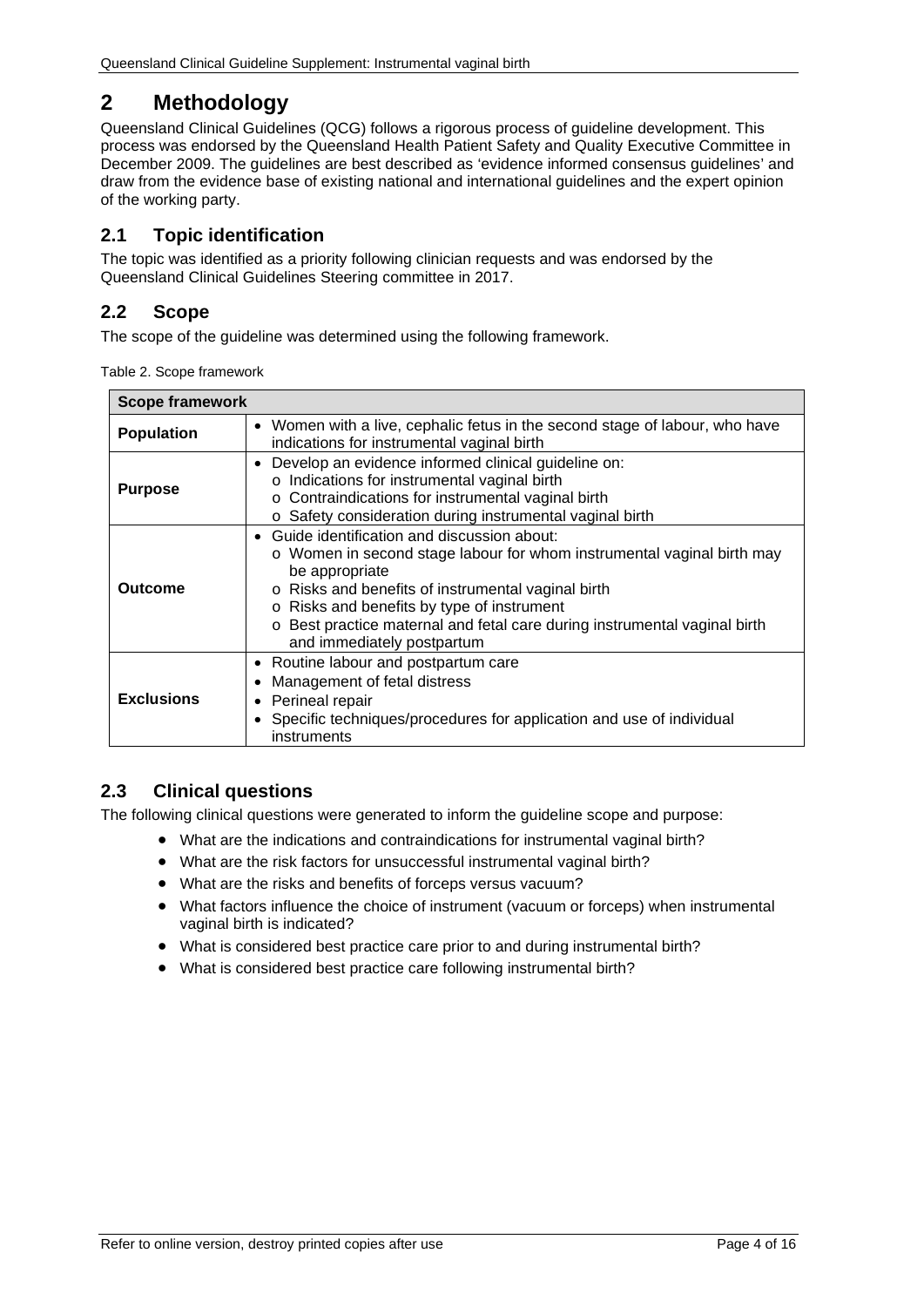# <span id="page-4-0"></span>**2.4 Search strategy**

A search of the literature was conducted during January and August 2018. The QCG search strategy is an iterative process that is repeated and amended as guideline development occurs (e.g. if additional areas of interest emerge, areas of contention requiring more extensive review are identified or new evidence is identified). All guidelines are developed using a basic search strategy. This involves both a formal and informal approach.

<span id="page-4-2"></span>Table 3. Basic search strategy

| <b>Step</b> |                                                                                                             | <b>Consideration</b>                                                                                                                                                                                                                                                                                                                                                                                                                                                                                                                                 |
|-------------|-------------------------------------------------------------------------------------------------------------|------------------------------------------------------------------------------------------------------------------------------------------------------------------------------------------------------------------------------------------------------------------------------------------------------------------------------------------------------------------------------------------------------------------------------------------------------------------------------------------------------------------------------------------------------|
| 1.          | Review clinical guidelines<br>developed by other<br>reputable groups relevant to<br>the clinical speciality | • This may include national and/or international guideline<br>writers, professional organisations, government<br>organisations, state based groups.<br>• This assists the guideline writer to identify:<br>o The scope and breadth of what others have found<br>useful for clinicians and informs the scope and clinical<br>question development<br>o Identify resources commonly found in guidelines such<br>as flowcharts, audit criteria and levels of evidence<br>o Identify common search and key terms<br>o Identify common and key references |
| 2.          | Undertake a foundation<br>search using key search<br>terms                                                  | • Construct a search using common search and key terms<br>identified during Step 1 above<br>• Search the following databases<br>o PubMed<br>o CINAHL<br>o Medline<br>o Cochrane Central Register of Controlled Trials<br>o EBSCO<br>o Embase<br>Studies published in English less than or equal to 5 years<br>previous are reviewed in the first instance. Other years<br>may be searched as are relevant to the topic<br>Save and document the search<br>Add other databases as relevant to the clinical area                                       |
| 3.          | Develop search word list for<br>each clinical question.                                                     | • This may require the development of clinical sub-questions<br>beyond those identified in the initial scope.<br>• Using the foundation search performed at Step 2 as the<br>baseline search framework, refine the search using the<br>specific terms developed for the clinical question<br>• Save and document the search strategy undertaken for<br>each clinical question                                                                                                                                                                        |
| 4.          | Other search strategies                                                                                     | • Search the reference lists of reports and articles for<br>additional studies<br>Access other sources for relevant literature<br>o Known resource sites<br>o Internet search engines<br>o Relevant text books                                                                                                                                                                                                                                                                                                                                       |

## <span id="page-4-1"></span>**2.4.1 Keywords**

The following keywords were used in the basic search strategy: assisted vaginal birth, instrumental vaginal birth, vacuum, forceps, instrumental birth, sequential instrumentation, operative vaginal delivery, operative vaginal birth. Other keywords may have been used for specific aspects of the guideline.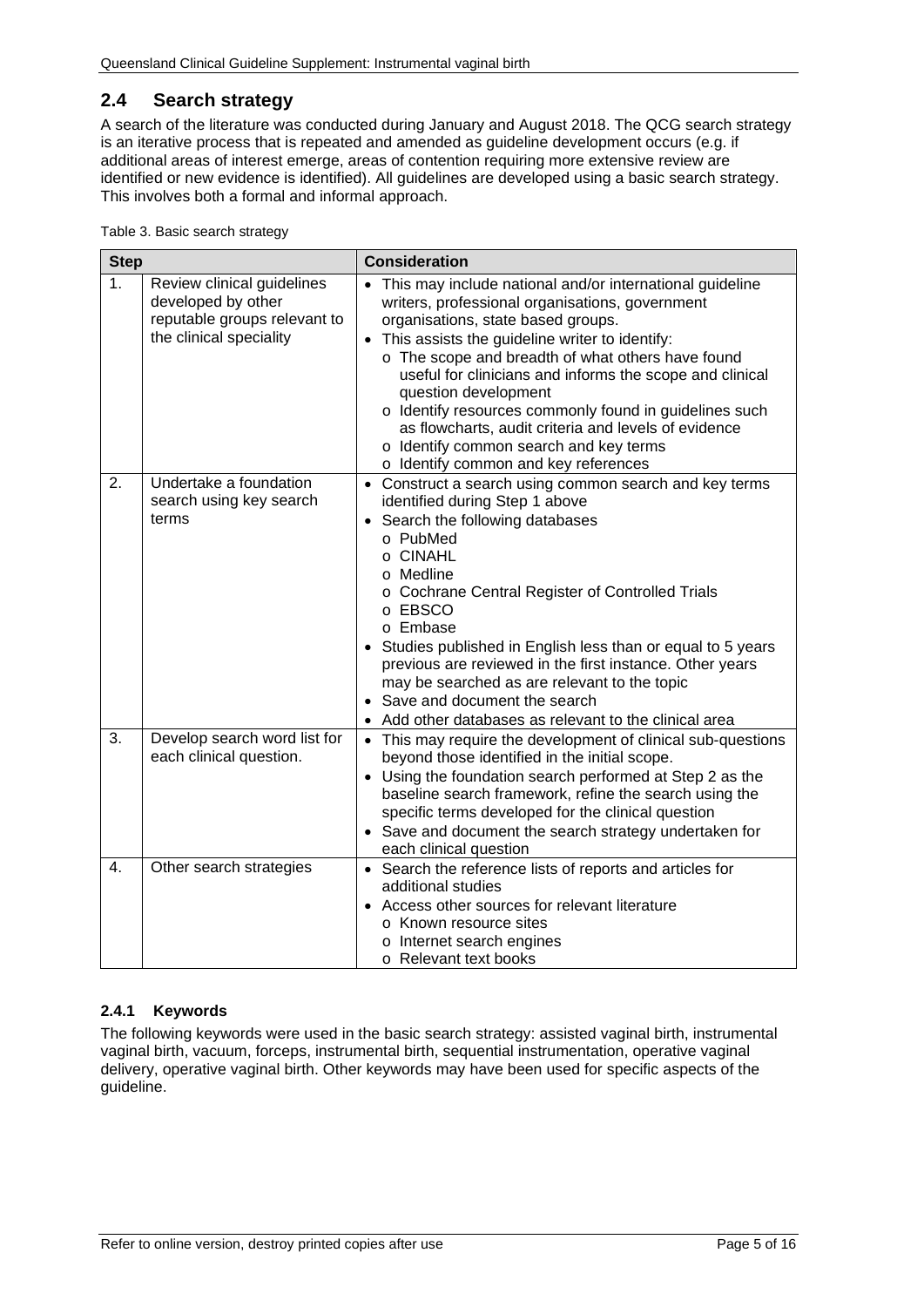# <span id="page-5-0"></span>**2.5 Consultation**

Major consultative and development processes occurred between July and September 2018. These are outlined in [Table 4.](#page-5-3)

| <b>Process</b>                   | <b>Activity</b>                                                                                                                                                                                                                                                                                                                                                                                                       |
|----------------------------------|-----------------------------------------------------------------------------------------------------------------------------------------------------------------------------------------------------------------------------------------------------------------------------------------------------------------------------------------------------------------------------------------------------------------------|
| <b>Clinical lead</b>             | The nominated co-clinical leads were approved by QCG Steering<br>$\bullet$<br>Committee                                                                                                                                                                                                                                                                                                                               |
| <b>Consumer</b><br>participation | • Consumer participation was invited from a range of consumer focused<br>organisations who had previously accepted an invitation for on-going<br>involvement with OCG                                                                                                                                                                                                                                                 |
| <b>Working party</b>             | • An EOI for working party membership was distributed via email to<br>Queensland clinicians and stakeholders (~2000) in June 2018<br>The working party was recruited from responses received<br>Working party members who participated in the working party consultation<br>$\bullet$<br>processes are acknowledged in the guideline<br>Working party consultation occurred in a virtual group via email<br>$\bullet$ |
| <b>Statewide</b><br>consultation | Consultation was invited from Queensland clinicians and stakeholders<br>(~2000) during August 2018<br>Feedback was received primarily via email<br>$\bullet$<br>All feedback was compiled and provided to the clinical lead and working<br>$\bullet$<br>party members for review and comment                                                                                                                          |

<span id="page-5-3"></span>

|  |  | Table 4. Major guideline development processes |  |
|--|--|------------------------------------------------|--|
|--|--|------------------------------------------------|--|

## <span id="page-5-1"></span>**2.6 Endorsement**

The guideline was endorsed by the:

- Queensland Clinical Guidelines Steering Committee in November 2018
- Statewide Maternity and Neonatal Clinical Network [Queensland] in November 2018

## <span id="page-5-2"></span>**2.7 Citation**

The recommended citation of Queensland Clinical Guidelines is in the following format:

Queensland Clinical Guidelines. [**Insert Guideline Title**]. Guideline No. [**Insert Guideline Number**]. Queensland Health. [**Insert Year of Publication**]. Available from: [www.health.qld.gov.au/qcg.](http://www.health.qld.gov.au/qcg)

#### **EXAMPLE:**

Queensland Clinical Guidelines. Normal birth. Guideline No. MN17.25-V3-R22. Queensland Health 2017. Available from: [www.health.qld.gov.au/qcg.](http://www.health.qld.gov.au/qcg)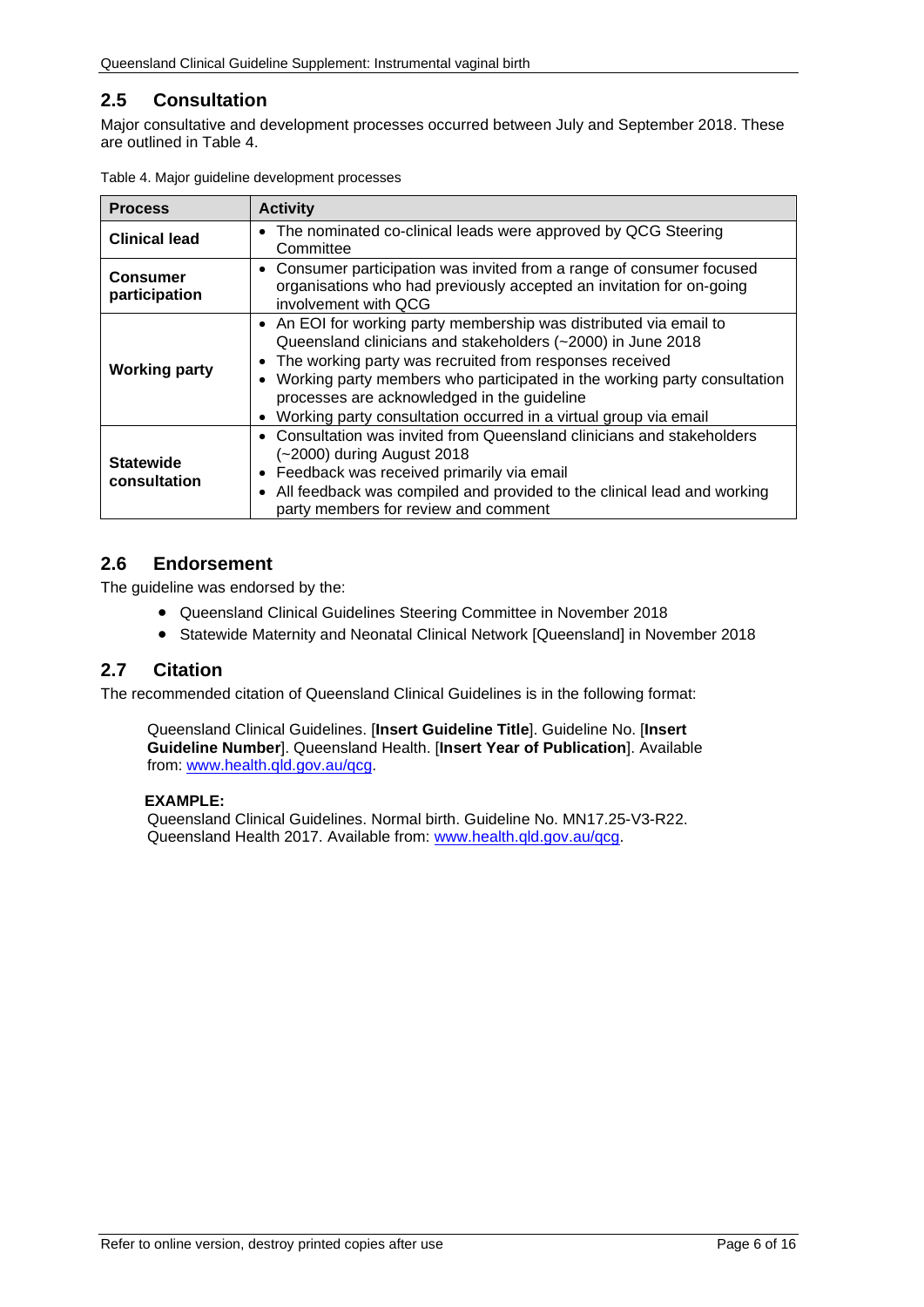# <span id="page-6-0"></span>**3 Levels of evidence**

The levels of evidence identified by U.S. Preventive Services Task Force (and contained within the ACOG Practice Bulletin Number 154 Operative vaginal delivery<sup>1</sup>) were used to inform the summary recommendations outlined in [Table 5. Levels of evidence and grade of recommendation.](#page-6-2)

Note that the consensus definition\* relates to the clinical experience of the guideline's clinical leads and working party. Summary recommendations are outlined in [Table 6. Summary recommendations.](#page-6-3)

| <b>Levels of evidence</b> |                                                                                                                                                                                      | <b>Recommendation</b>                                                                     |  |
|---------------------------|--------------------------------------------------------------------------------------------------------------------------------------------------------------------------------------|-------------------------------------------------------------------------------------------|--|
|                           | Evidence obtained from at least one properly<br>designed randomized controlled trial.                                                                                                |                                                                                           |  |
| $II-1$                    | Evidence obtained from well-designed controlled<br>trials without randomization.                                                                                                     | Level A-Recommendations<br>are based on good and                                          |  |
| $II-2$                    | Evidence obtained from well-designed cohort or<br>case-control analytic studies, preferably from<br>more than one center or research group                                           | consistent scientific evidence                                                            |  |
| $II-3$                    | Evidence obtained from multiple time series with<br>or without the intervention. Dramatic results in<br>uncontrolled experiments also could be regarded<br>as this type of evidence. | Level B-Recommendations<br>are based on limited or<br>inconsistent<br>scientific evidence |  |
| $III-3$                   | Opinions of respected authorities, based on<br>clinical experience, descriptive studies,<br>or reports of expert committees.                                                         | Level C-Recommendations                                                                   |  |
| Consensus*                | Opinions based on respected authorities,<br>descriptive studies or reports of expert<br>committees or clinical experience of the working<br>party.                                   | are based primarily on<br>consensus<br>and expert opinion.                                |  |

<span id="page-6-2"></span>Table 5. Levels of evidence and grade of recommendation

# <span id="page-6-1"></span>**3.1 Summary recommendations**

<span id="page-6-3"></span>Summary recommendations and levels of evidence are outlined in Table 5.

Table 6. Summary recommendations

|    | <b>Recommendation</b><br><b>Grading of evidence</b>                                                                                                                                                            |                  |  |
|----|----------------------------------------------------------------------------------------------------------------------------------------------------------------------------------------------------------------|------------------|--|
| 1. | Provide information to women prior to the onset of labour<br>about instrumental birth                                                                                                                          | <b>Consensus</b> |  |
| 2. | Use standardised documentation to record the indications for<br>the instrumental birth and details of assessments and the<br>procedure                                                                         | <b>Consensus</b> |  |
| 3. | Routine episiotomy with instrumental vaginal birth is not<br>recommended                                                                                                                                       | Level A          |  |
| 4. | If performed, a mediolateral episiotomy is recommended                                                                                                                                                         | <b>Consensus</b> |  |
| 5. | Routinely offer woman who have an instrumental vaginal<br>birth, an opportunity to discuss the indications for the<br>instrumental birth, management of any complications and<br>implications for future birth | <b>Consensus</b> |  |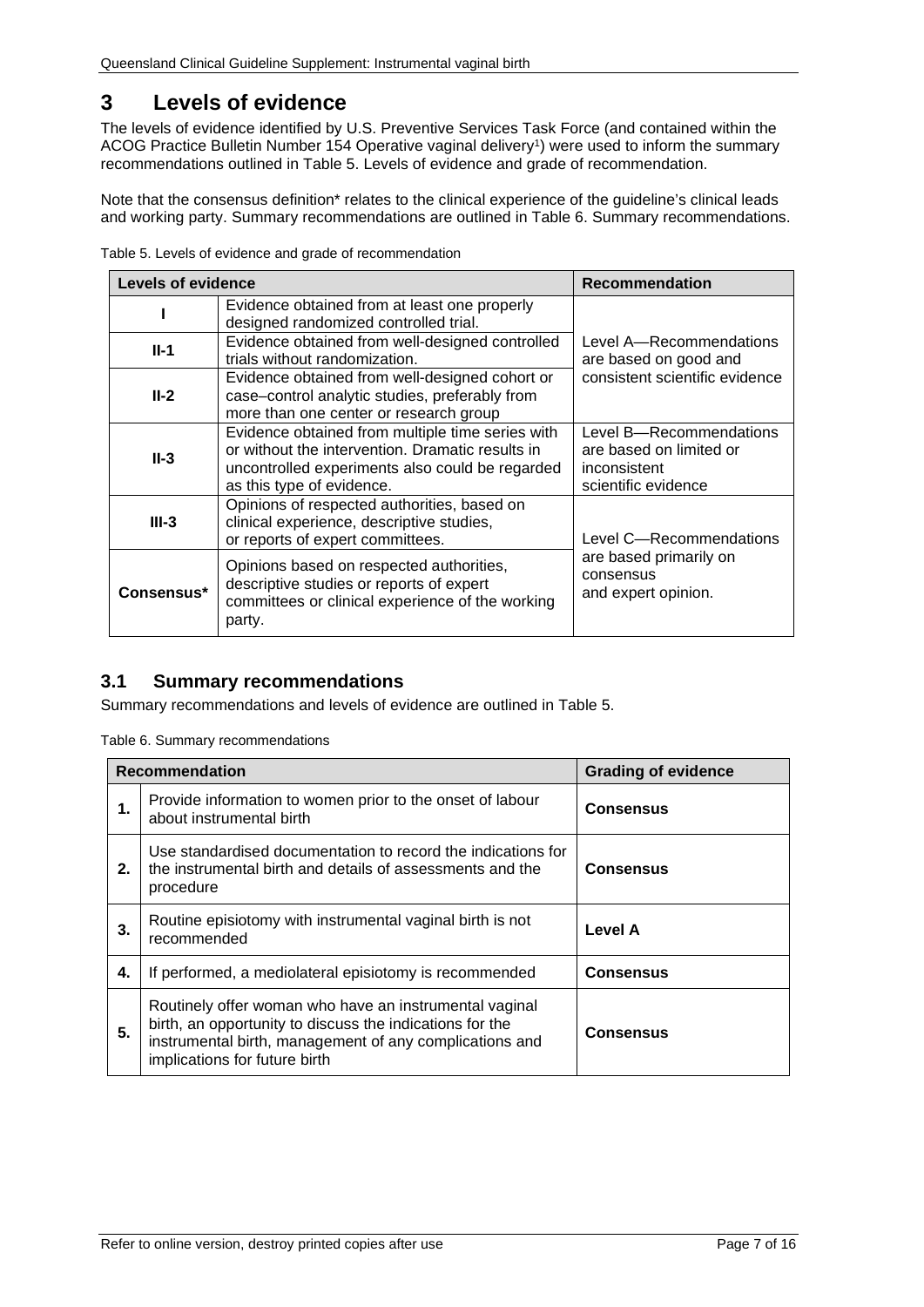# <span id="page-7-0"></span>**4 Implementation**

This guideline is applicable to all Queensland public and private maternity facilities. It can be downloaded in Portable Document Format (PDF) from [www.health.qld.gov.au/qcg](http://www.health.qld.gov.au/qcg)

# <span id="page-7-1"></span>**4.1 Guideline resources**

The following guideline components are provided on the website as separate resources:

- Education resource: Instrumental vaginal birth
- Knowledge assessment: Instrumental vaginal birth
- Parent information: Instrumental vaginal birth

## <span id="page-7-2"></span>**4.2 Suggested resources**

During the development process stakeholders identified additional resources with potential to complement and enhance guideline implementation and application. The following resources have not been sourced or developed by QCG but are suggested as complimentary to the guideline:

- A procedure for the use of ultrasound assessment to determine fetal head station and position
- Use of standardised documentation during the instrumental vaginal birth procedure (e.g. Queensland Health instrumental vaginal birth pathway)

## <span id="page-7-3"></span>**4.3 Implementation measures**

Suggested activities to assist implementation of the guideline are outlined below.

#### <span id="page-7-4"></span>**4.3.1 QCG measures**

- Notify Chief Executive Officer and relevant stakeholders
- Monitor emerging new evidence to ensure guideline reflects contemporaneous practice
- Capture user feedback
- Record and manage change requests

#### <span id="page-7-5"></span>**4.3.2 Hospital and Health Service measures**

Initiate, promote and support local systems and processes to integrate the guideline into clinical practice, including:

- Hospital and Health Service (HHS) Executive endorse the guidelines and their use in the HHS and communicate this to staff
- Promote the introduction of the guideline to relevant health care professionals
- Support education and training opportunities relevant to the guideline and service capabilities
- Align clinical care with guideline recommendations
- Undertake relevant implementation activities as outlined in the *Guideline implementation checklist* available at [www.health.qld.gov.au/qcg](http://www.health.qld.gov.au/qcg)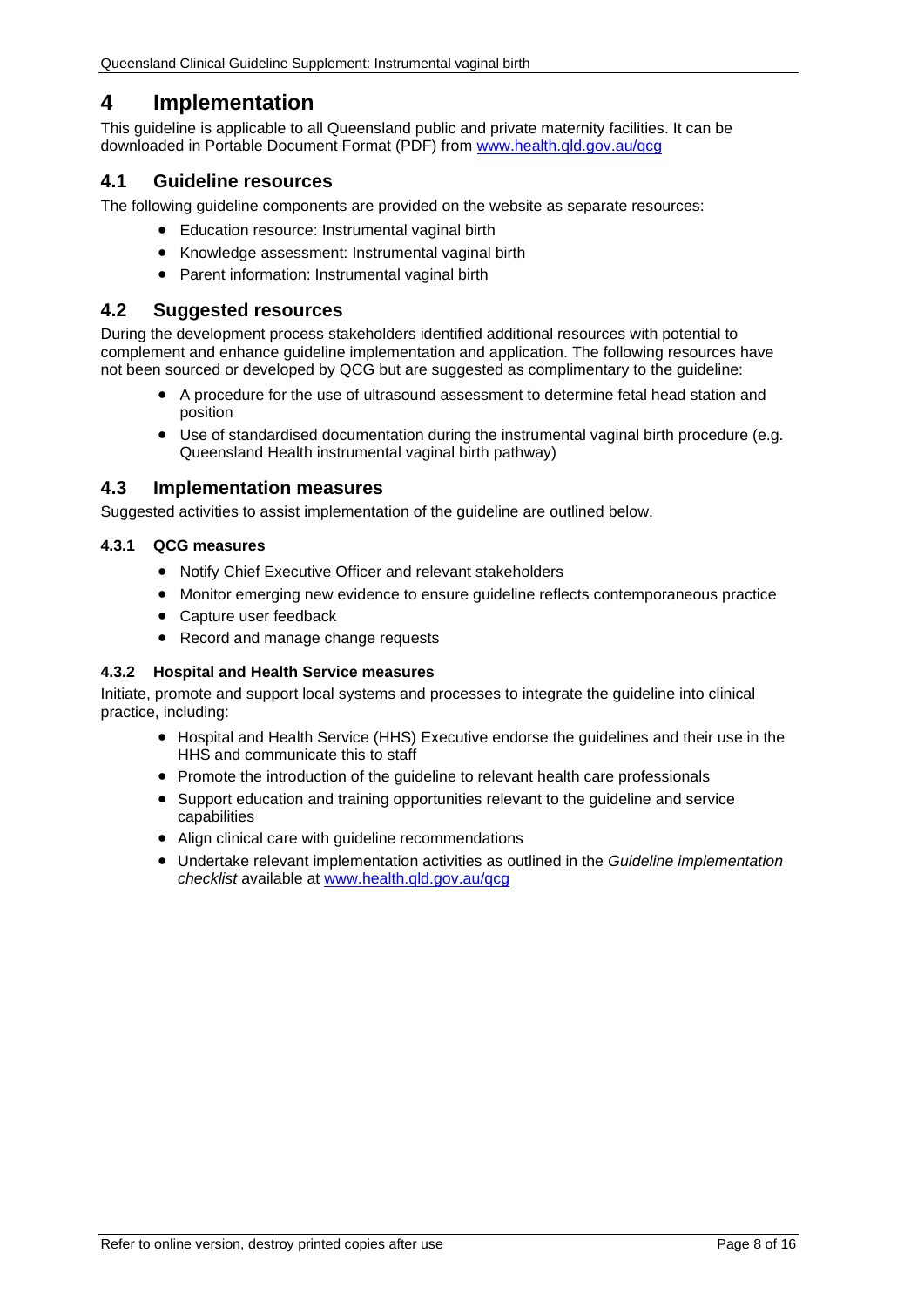## <span id="page-8-0"></span>**4.4 Quality measures**

Auditing of guideline recommendations and content assists with identifying quality of care issues and provides evidence of compliance with the National Safety and Quality Health Service (NSQHS)Standards2 [Refer to Table 7. [NSQHS Standard 1\]](#page-8-2). Suggested audit and quality measures are identified in [Table 8. Clinical quality measures.](#page-8-3)

<span id="page-8-2"></span>Table 7. NSQHS Standard 1

| <b>NSQHS Standard 1: Clinical governance</b>  |                                                                                                                                                                                           |  |  |
|-----------------------------------------------|-------------------------------------------------------------------------------------------------------------------------------------------------------------------------------------------|--|--|
| <b>Clinical performance and effectiveness</b> |                                                                                                                                                                                           |  |  |
| Criterion 1.27:                               | <b>Actions required:</b>                                                                                                                                                                  |  |  |
|                                               | Provide clinicians with ready access to best-practice<br>a.<br>guidelines, integrated care pathways, clinical pathways and<br>decision support tools relevant to their clinical practice  |  |  |
| Evidence based care                           | Support clinicians to use the best available evidence,<br>b.<br>including relevant clinical care standards developed by the<br>Australian Commission on Safety and Quality in Health Care |  |  |

<span id="page-8-3"></span>The following clinical quality measures are suggested:

Table 8. Clinical quality measures

| <b>No</b>        | <b>Audit criteria</b>                                                                                                                                                                                                                                                         | <b>Guideline Section</b>                                   |
|------------------|-------------------------------------------------------------------------------------------------------------------------------------------------------------------------------------------------------------------------------------------------------------------------------|------------------------------------------------------------|
| 1.               | What proportion of instrumental births had station and position<br>of the head documented at the time of instrument application                                                                                                                                               | Principles of safe<br>instrumental vaginal<br><b>birth</b> |
| 2.               | What proportion of women having instrumental vaginal birth<br>had a standard documentation template commenced (e.g.<br>instrumental vaginal birth pathway)                                                                                                                    | Principles of safe<br>instrumental vaginal<br>birth        |
| 3.               | What is the proportion of women having instrumental vaginal<br>birth who had sequential instrumentation                                                                                                                                                                       | Principles of safe<br>instrumental vaginal<br>birth        |
| $\overline{4}$ . | What is the proportion of women experiencing third or fourth<br>degree perineal tear following instrumental vaginal birth                                                                                                                                                     | Post-intervention care                                     |
| 5.               | What is the proportion of neonates experiencing neonatal<br>morbidity following instrumental vaginal birth (e.g. subgaleal<br>haemorrhage/brachial plexus injury/fracture/facial<br>nerve palsy/cerebral haemorrhage, low Apgar <7 at 5 minutes<br>and cord arterial pH <7.1) | Post-intervention care                                     |

# <span id="page-8-1"></span>**4.5 Areas for future research**

During development the following areas where identified as having limited or poor quality evidence to inform clinical decision making. Further research in these areas may be useful.

- Is there a maximum number of attempts or pulls that should be allowed before an instrumental procedure is abandoned?
- Can specific populations of women be identified who would benefit from episiotomy with an instrumental vaginal birth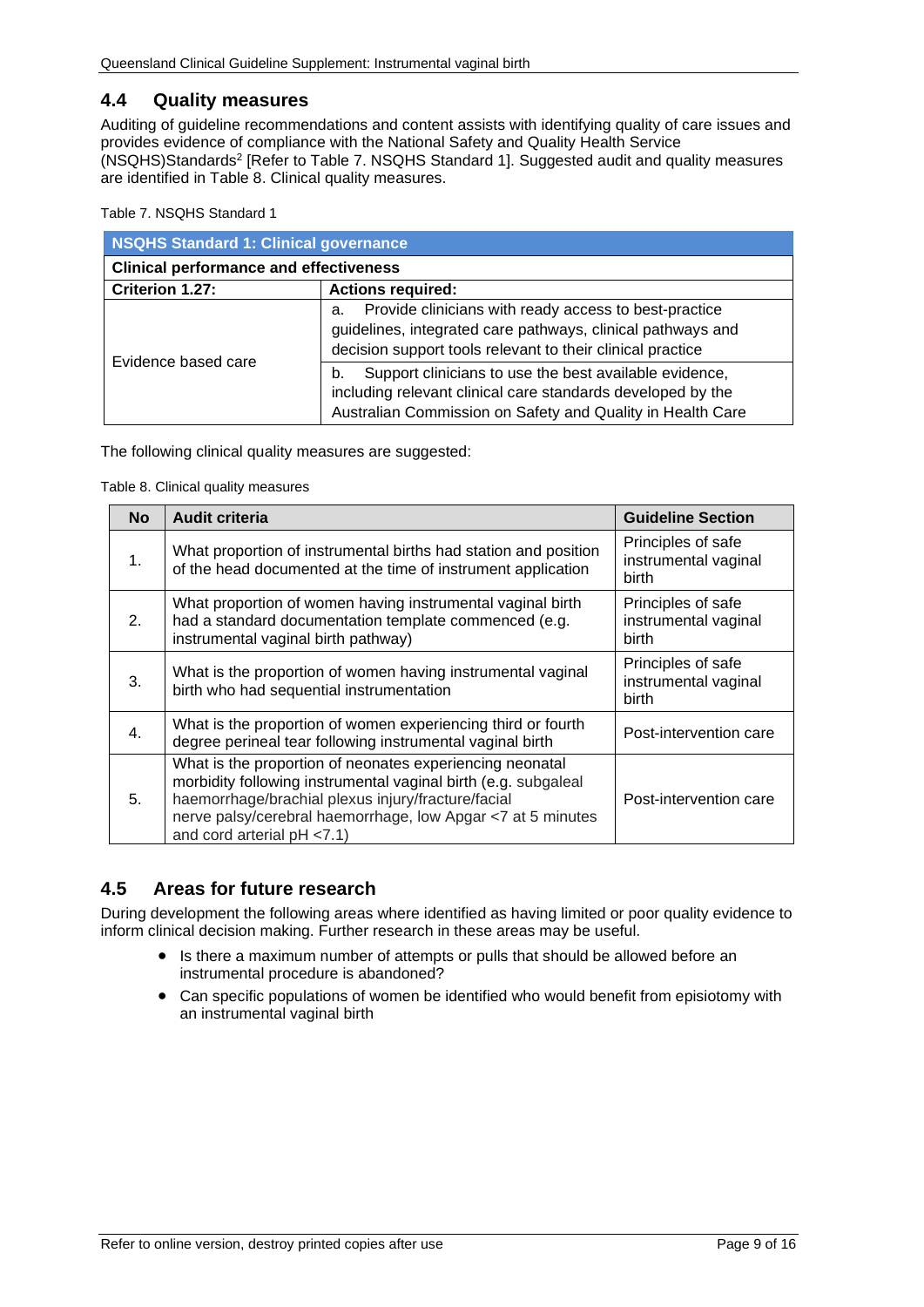# **4.6 Safety and quality**

In conjunction with the Queensland Clinical Guideline *Standard care3*, Implementation of this guideline provides evidence of compliance with the National Safety and Quality Health Service Standards and Australian Council on Healthcare Standards (ACHS) Evaluation and Quality Improvement Program (EQuIP) National accreditation programs.2,4

Table 9. NSQHS/EQuIPNational Criteria

<span id="page-9-1"></span><span id="page-9-0"></span>

| <b>NSQHS/EQulPNational Criteria</b>                                                                                                                                                                                              | <b>Actions required</b>                                                                                                                                                                                                                                                                                                                                                                                                                                            |             | $\boxtimes$ Evidence of compliance                                                                                                                                                                                                                                                                                                                                                                                                                                                          |
|----------------------------------------------------------------------------------------------------------------------------------------------------------------------------------------------------------------------------------|--------------------------------------------------------------------------------------------------------------------------------------------------------------------------------------------------------------------------------------------------------------------------------------------------------------------------------------------------------------------------------------------------------------------------------------------------------------------|-------------|---------------------------------------------------------------------------------------------------------------------------------------------------------------------------------------------------------------------------------------------------------------------------------------------------------------------------------------------------------------------------------------------------------------------------------------------------------------------------------------------|
| <b>NSQHS Standard 1: Clinical governance</b>                                                                                                                                                                                     |                                                                                                                                                                                                                                                                                                                                                                                                                                                                    |             |                                                                                                                                                                                                                                                                                                                                                                                                                                                                                             |
| Patient safety and quality systems<br>Safety and quality systems are<br>integrated with governance processes<br>to enable organisations to actively<br>manage and improve the safety and<br>quality of health care for patients. | Diversity and high risk groups<br>1.15 The health service organisation:<br>a. Identifies the diversity of the consumers using its services<br>b. Identifies groups of patients using its services who are at higher<br>risk of harm<br>c. Incorporates information on the diversity of its consumers and<br>higher-risk groups into the planning and delivery of care                                                                                              | ☑<br>☑<br>☑ | Assessment and care appropriate to the cohort of patients is<br>identified in the guideline<br>High risk groups are identified in the guideline<br>The guideline is based on the best available evidence                                                                                                                                                                                                                                                                                    |
| <b>Clinical performance and</b><br>effectiveness<br>The workforce has the right<br>qualifications, skills and supervision to<br>provide safe, high-quality health care to<br>patients.                                           | Evidence based care<br>1.27 The health service organisation has processes that:<br>a. Provide clinicians with ready access to best-practice guidelines,<br>integrated care pathways, clinical pathways and decision support<br>tools relevant to their clinical practice<br>b. Support clinicians to use the best available evidence, including<br>relevant clinical care standards developed by the Australian<br>Commission on Safety and Quality in Health Care | ☑<br>☑      | Queensland Clinical Guidelines is funded by Queensland Health<br>to develop clinical guidelines relevant to the service line to guide<br>safe patient care across Queensland<br>The guideline provides evidence-based and best practice<br>recommendations for care<br>$\boxtimes$ The guideline is endorsed for use in Queensland Health<br>facilities.<br>A desktop icon is available on every Queensland Health<br>computer desktop to provide quick and easy access to the<br>guideline |
|                                                                                                                                                                                                                                  | Performance management<br>1.22 The health service organisation has valid and reliable<br>performance review processes that:<br>a. Require members of the workforce to regularly take part in a<br>review of their performance<br>b. Identify needs for training and development in safety and quality<br>c. Incorporate information on training requirements into the<br>organisation's training system                                                            | ☑           | The guideline has accompanying educational resources to<br>support ongoing safety and quality education for identified<br>professional and personal development. The resources are<br>freely available on the internet http://www.health.qld.gov.au/qcg                                                                                                                                                                                                                                     |
| Patient safety and quality systems<br>Safety and quality systems are<br>integrated with governance processes<br>to enable organisations to actively<br>manage and improve the safety and<br>quality of health care for patients. | <b>Policies and procedures</b><br>1.7 The health service organisation uses a risk management<br>approach to:<br>a. Set out, review, and maintain the currency and effectiveness of,<br>policies, procedures and protocols<br>b. Monitor and take action to improve adherence to policies,<br>procedures and protocols<br>c. Review compliance with legislation, regulation and jurisdictional<br>requirements                                                      | ☑<br>☑      | $\boxtimes$ QCG has established processes to review and maintain all<br>guidelines and associated resources<br>$\boxtimes$ Change requests are managed to ensure currency of published<br>guidelines<br>$\boxtimes$ Implementation tools and checklist are provided to assist with<br>adherence to guidelines<br>Suggested audit criteria are provided in guideline supplement<br>The guidelines comply with legislation, regulation and<br>jurisdictional requirements                     |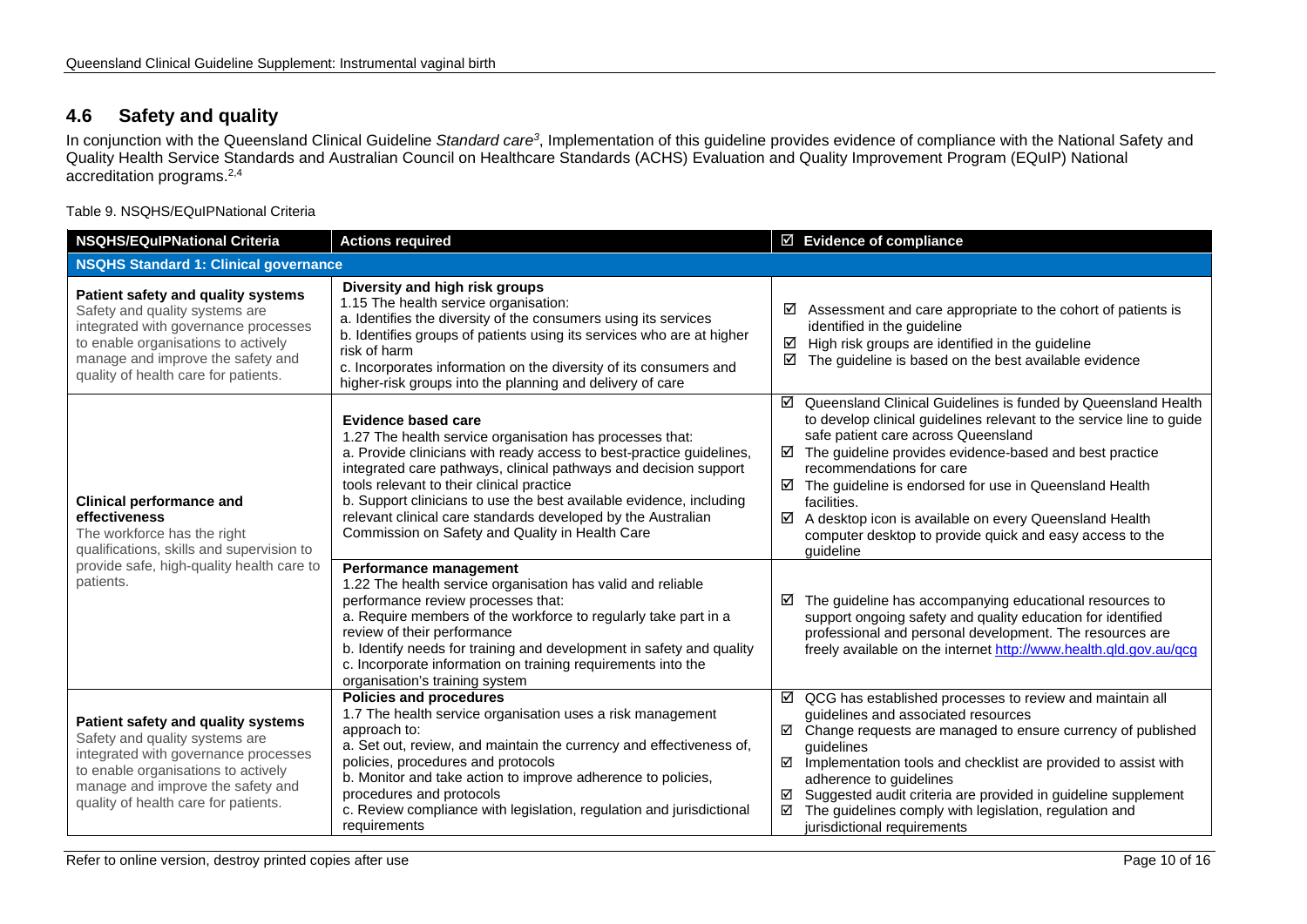| <b>NSQHS/EQulPNational Criteria</b>                                                                                                                                                                                                                                                                                        | <b>Actions required</b>                                                                                                                                                                                                                                                                                                                                                                                                                                                                                                                                                                                                                                                                                                                                                                                                                                                                                                                                                                         | $\boxtimes$ Evidence of compliance                                                                                                                                                                                                                                                                                                                                                                                                                                           |  |
|----------------------------------------------------------------------------------------------------------------------------------------------------------------------------------------------------------------------------------------------------------------------------------------------------------------------------|-------------------------------------------------------------------------------------------------------------------------------------------------------------------------------------------------------------------------------------------------------------------------------------------------------------------------------------------------------------------------------------------------------------------------------------------------------------------------------------------------------------------------------------------------------------------------------------------------------------------------------------------------------------------------------------------------------------------------------------------------------------------------------------------------------------------------------------------------------------------------------------------------------------------------------------------------------------------------------------------------|------------------------------------------------------------------------------------------------------------------------------------------------------------------------------------------------------------------------------------------------------------------------------------------------------------------------------------------------------------------------------------------------------------------------------------------------------------------------------|--|
| <b>NSQHS Standard 2: Partnering with Consumers</b>                                                                                                                                                                                                                                                                         |                                                                                                                                                                                                                                                                                                                                                                                                                                                                                                                                                                                                                                                                                                                                                                                                                                                                                                                                                                                                 |                                                                                                                                                                                                                                                                                                                                                                                                                                                                              |  |
| <b>Health literacy</b><br>Health service organisations<br>communicate with consumers in a way<br>that supports effective partnerships.                                                                                                                                                                                     | Communication that supports effective partnerships<br>2.8 The health service organisation uses communication<br>mechanisms that are tailored to the diversity of the consumers who<br>use its services and, where relevant, the diversity of the local<br>community<br>2.9 Where information for patients, carers, families and consumers<br>about health and health services is developed internally, the<br>organisation involves consumers in its development and review<br>2.10 The health service organisation supports clinicians to<br>communicate with patients, carers, families and consumers about<br>health and health care so that:<br>a. Information is provided in a way that meets the needs of patients,<br>carers, families and consumers<br>b. Information provided is easy to understand and use<br>c. The clinical needs of patients are addressed while they are in the<br>health service organisation<br>d. Information needs for ongoing care are provided on discharge | $\boxtimes$ Consumer consultation was sought and obtained during the<br>development of the guideline. Refer to the acknowledgement<br>section of the guideline for details<br>$\boxtimes$ Consumer information is developed to align with the guideline<br>and included consumer involvement during development and<br>review<br>□ The consumer information was developed using plain English<br>and with attention to literacy and ease of reading needs of the<br>consumer |  |
| Partnering with consumers in<br>organisational design and<br>governance<br>Consumers are partners in the design<br>and governance of the organisation.                                                                                                                                                                     | Partnerships in healthcare governance planning, design,<br>measurement and evaluation<br>2.11 The health service organisation:<br>a. Involves consumers in partnerships in the governance of, and to<br>design, measure and evaluate, health care<br>b. Has processes so that the consumers involved in these<br>partnerships reflect the diversity of consumers who use the service<br>or, where relevant, the diversity of the local community<br>2.14 The health service organisation works in partnership with<br>consumers to incorporate their views and experiences into training<br>and education for the workforce                                                                                                                                                                                                                                                                                                                                                                     | $\boxtimes$ Consumers are members of guideline working parties<br>$\boxtimes$ The guideline is based on the best available evidence<br>$\boxtimes$ The guidelines and consumer information are endorsed by the<br>QCG and Queensland Statewide Maternity and Neonatal Clinical<br>Network Steering Committees which includes consumer<br>membership                                                                                                                          |  |
| <b>NSQHS Standard 4: Medication safety</b>                                                                                                                                                                                                                                                                                 |                                                                                                                                                                                                                                                                                                                                                                                                                                                                                                                                                                                                                                                                                                                                                                                                                                                                                                                                                                                                 |                                                                                                                                                                                                                                                                                                                                                                                                                                                                              |  |
| <b>Clinical governance and quality</b><br>improvement to support medication<br>management<br>Organisation-wide systems are used to<br>support and promote safety for<br>procuring, supplying, storing,<br>compounding, manufacturing,<br>prescribing, dispensing, administering<br>and monitoring the effects of medicines | <b>Integrating clinical governance</b><br>4.1 Clinicians use the safety and quality systems from the Clinical<br>Governance Standard when:<br>a. Implementing policies and procedures for medication<br>management<br>b. Managing risks associated with medication management<br>c. Identifying training requirements for medication management                                                                                                                                                                                                                                                                                                                                                                                                                                                                                                                                                                                                                                                 | The guideline provides current evidence based<br>☑<br>recommendations about medication                                                                                                                                                                                                                                                                                                                                                                                       |  |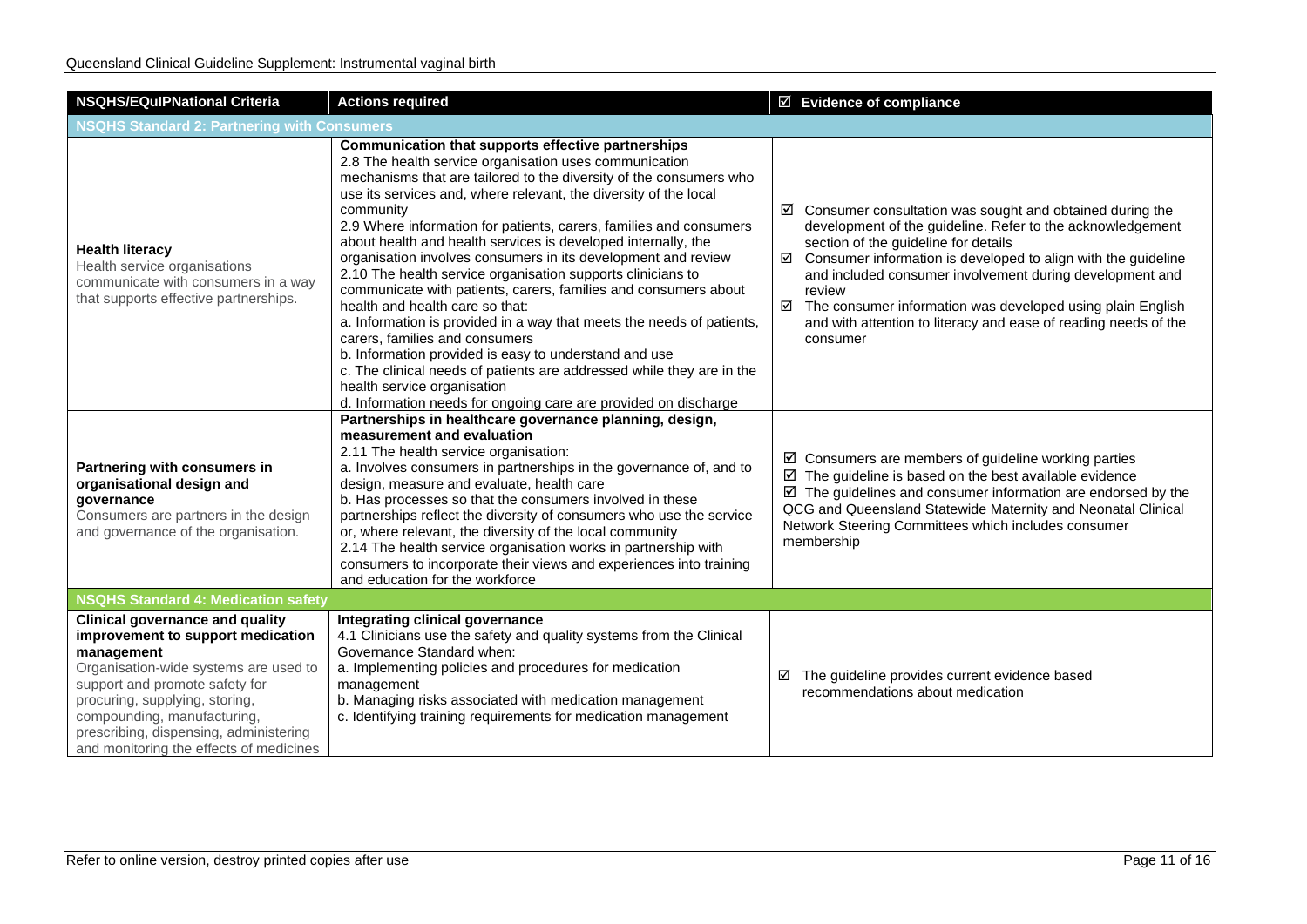| <b>NSQHS/EQuIPNational Criteria</b>                                                                                                                                                                                                           | <b>Actions required</b>                                                                                                                                                                                                                                                                                                                                                                                                                                                                                                                                                                                                                                                                                                                                                                                                                                                                                                                                                                                                                                                                                                                                                                                                                                                                            | $\boxtimes$ Evidence of compliance                                                                                                                                                                                                                                                                                                                                                                                                                                                                           |
|-----------------------------------------------------------------------------------------------------------------------------------------------------------------------------------------------------------------------------------------------|----------------------------------------------------------------------------------------------------------------------------------------------------------------------------------------------------------------------------------------------------------------------------------------------------------------------------------------------------------------------------------------------------------------------------------------------------------------------------------------------------------------------------------------------------------------------------------------------------------------------------------------------------------------------------------------------------------------------------------------------------------------------------------------------------------------------------------------------------------------------------------------------------------------------------------------------------------------------------------------------------------------------------------------------------------------------------------------------------------------------------------------------------------------------------------------------------------------------------------------------------------------------------------------------------|--------------------------------------------------------------------------------------------------------------------------------------------------------------------------------------------------------------------------------------------------------------------------------------------------------------------------------------------------------------------------------------------------------------------------------------------------------------------------------------------------------------|
| <b>NSQHS Standard 5: Comprehensive care</b>                                                                                                                                                                                                   |                                                                                                                                                                                                                                                                                                                                                                                                                                                                                                                                                                                                                                                                                                                                                                                                                                                                                                                                                                                                                                                                                                                                                                                                                                                                                                    |                                                                                                                                                                                                                                                                                                                                                                                                                                                                                                              |
| <b>Clinical governance and quality</b><br>improvement to support<br>comprehensive care<br>Systems are in place to support<br>clinicians to deliver comprehensive care                                                                         | Integrating clinical governance<br>5.1 Clinicians use the safety and quality systems from the Clinical<br>Governance Standard when:<br>a. Implementing policies and procedures for comprehensive care<br>b. Managing risks associated with comprehensive care<br>c. Identifying training requirements to deliver comprehensive care<br><b>Partnering with consumers</b><br>5.3 Clinicians use organisational processes from the Partnering with<br>Consumers Standard when providing comprehensive care to:<br>a. Actively involve patients in their own care<br>b. Meet the patient's information needs<br>c. Share decision-making                                                                                                                                                                                                                                                                                                                                                                                                                                                                                                                                                                                                                                                               | $\boxtimes$ The guideline has accompanying educational resources to<br>support ongoing safety and quality education for identified<br>professional and personal development. The resources are<br>freely available on the internet http://www.health.qld.gov.au/qcg<br>$\boxtimes$ The guideline provides evidence-based and best practice<br>recommendations for care<br>☑<br>Consumer information is developed for the guideline                                                                           |
| <b>NSQHS Standard 6: Communicating for safety</b>                                                                                                                                                                                             |                                                                                                                                                                                                                                                                                                                                                                                                                                                                                                                                                                                                                                                                                                                                                                                                                                                                                                                                                                                                                                                                                                                                                                                                                                                                                                    |                                                                                                                                                                                                                                                                                                                                                                                                                                                                                                              |
| <b>Clinical governance and quality</b><br>improvement to support effective<br>communication<br>Systems are in place for effective and<br>coordinated communication that<br>supports the delivery of continuous and<br>safe care for patients. | Integrating clinical governance<br>6.1 Clinicians use the safety and quality systems from the Clinical<br>Governance Standard when:<br>a. Implementing policies and procedures to support effective clinical<br>communication<br>b. Managing risks associated with clinical communication<br>c. Identifying training requirements for effective and coordinated<br>clinical communication<br><b>Partnering with consumers</b><br>6.3 Clinicians use organisational processes from the Partnering with<br>Consumers Standard to effectively communicate with patients,<br>carers and families during high-risk situations to:<br>a. Actively involve patients in their own care<br>b. Meet the patient's information needs<br>c. Share decision-making<br>Organisational processes to support effective communication<br>6.4 The health service organisation has clinical communications<br>processes to support effective communication when:<br>a. Identification and procedure matching should occur<br>b. All or part of a patient's care is transferred within the organisation,<br>between multidisciplinary teams, between clinicians or between<br>organisations; and on discharge<br>c. Critical information about a patient's care, including information on<br>risks, emerges or changes | $\boxtimes$ Requirements for effective clinical communication by clinicians<br>are identified<br>$\boxtimes$ The guideline provides evidence-based and best practice<br>recommendations for communication between clinicians<br>$\boxtimes$ The guideline provides evidence-based and best practice<br>recommendations for communication with patients, carers and<br>families<br>☑<br>The guideline provides evidence-based and best practice<br>recommendations for discharge planning and follow -up care |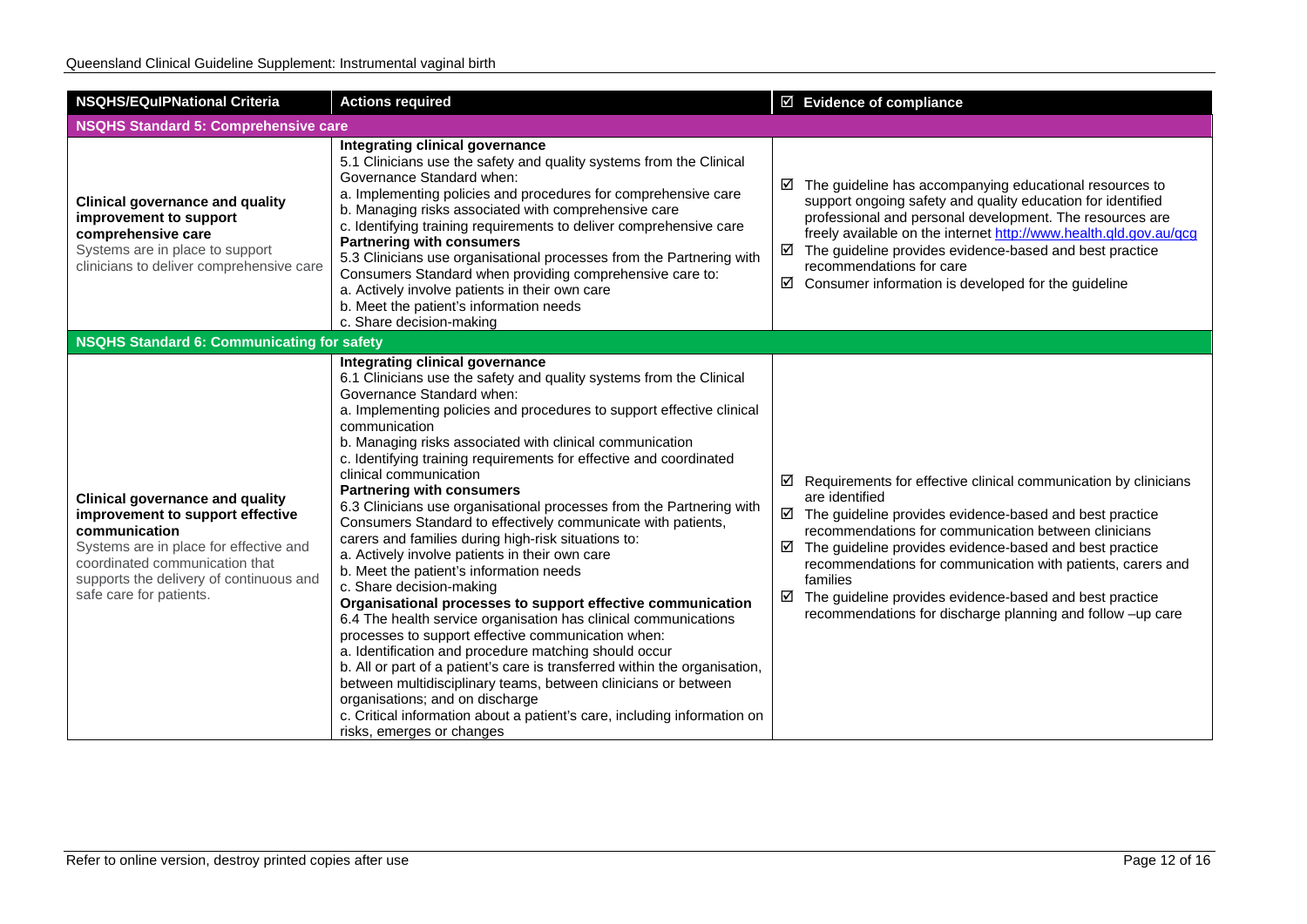| <b>NSQHS/EQuIPNational Criteria</b>                                                                                                                                                            | <b>Actions required</b>                                                                                                                                                                                                                                                                                                                                                                                                                                                                                                                                                                                                                                                                                                                                                                                                                                                                                                                                                                             | $\boxtimes$ Evidence of compliance                                                                                                                                                    |  |
|------------------------------------------------------------------------------------------------------------------------------------------------------------------------------------------------|-----------------------------------------------------------------------------------------------------------------------------------------------------------------------------------------------------------------------------------------------------------------------------------------------------------------------------------------------------------------------------------------------------------------------------------------------------------------------------------------------------------------------------------------------------------------------------------------------------------------------------------------------------------------------------------------------------------------------------------------------------------------------------------------------------------------------------------------------------------------------------------------------------------------------------------------------------------------------------------------------------|---------------------------------------------------------------------------------------------------------------------------------------------------------------------------------------|--|
| <b>NSQHS Standard 6: Communicating for safety (continued)</b>                                                                                                                                  |                                                                                                                                                                                                                                                                                                                                                                                                                                                                                                                                                                                                                                                                                                                                                                                                                                                                                                                                                                                                     |                                                                                                                                                                                       |  |
| <b>Communication of critical</b><br>information<br>Systems to effectively communicate<br>critical information and risks when they<br>emerge or change are used to ensure<br>safe patient care. | <b>Communicating critical information</b><br>6.9 Clinicians and multidisciplinary teams use clinical<br>communication processes to effectively communicate critical<br>information, alerts and risks, in a timely way, when they emerge or<br>change to:<br>a. Clinicians who can make decisions about care<br>b. Patients, carers and families, in accordance with the wishes of the<br>patient<br>6.10 The health service organisation ensures that there are<br>communication processes for patients, carers and families to directly<br>communicate critical information and risks about care to clinicians                                                                                                                                                                                                                                                                                                                                                                                     | $\boxtimes$ Requirements for effective clinical communication of critical<br>information are identified<br>$\boxtimes$ Requirements for escalation of care are identified             |  |
| <b>Correct identification and procedure</b><br>matching<br>Systems to maintain the identity of the<br>patient are used to ensure that the<br>patient receives the care intended for<br>them.   | Correct identification and procedure matching<br>6.5 The health service organisation:<br>a. Defines approved identifiers for patients according to best-<br>practice guidelines<br>b. Requires at least three approved identifiers on registration and<br>admission; when care, medication, therapy and other services are<br>provided; and when clinical handover, transfer or discharge<br>documentation is generated                                                                                                                                                                                                                                                                                                                                                                                                                                                                                                                                                                             | $\boxtimes$ Requirements for safe and for correct patient identification are<br>identified                                                                                            |  |
| <b>Communicating at clinical handover</b><br>Processes for structured clinical<br>handover are used to effectively<br>communicate about the health care of<br>patients.                        | <b>Clinical handover</b><br>6.7 The health service organisation, in collaboration with clinicians,<br>defines the:<br>a. Minimum information content to be communicated at clinical<br>handover, based on best-practice guidelines<br>b. Risks relevant to the service context and the particular needs of<br>patients, carers and families<br>c. Clinicians who are involved in the clinical handover<br>6.8 Clinicians use structured clinical handover processes that<br>include:<br>a. Preparing and scheduling clinical handover<br>b. Having the relevant information at clinical handover<br>c. Organising relevant clinicians and others to participate in clinical<br>handover<br>d. Being aware of the patient's goals and preferences<br>e. Supporting patients, carers and families to be involved in clinical<br>handover, in accordance with the wishes of the patient<br>f. Ensuring that clinical handover results in the transfer of<br>responsibility and accountability for care | The guideline acknowledges the need for local protocols to<br>☑<br>support transfer of information, professional responsibility and<br>accountability for some or all aspects of care |  |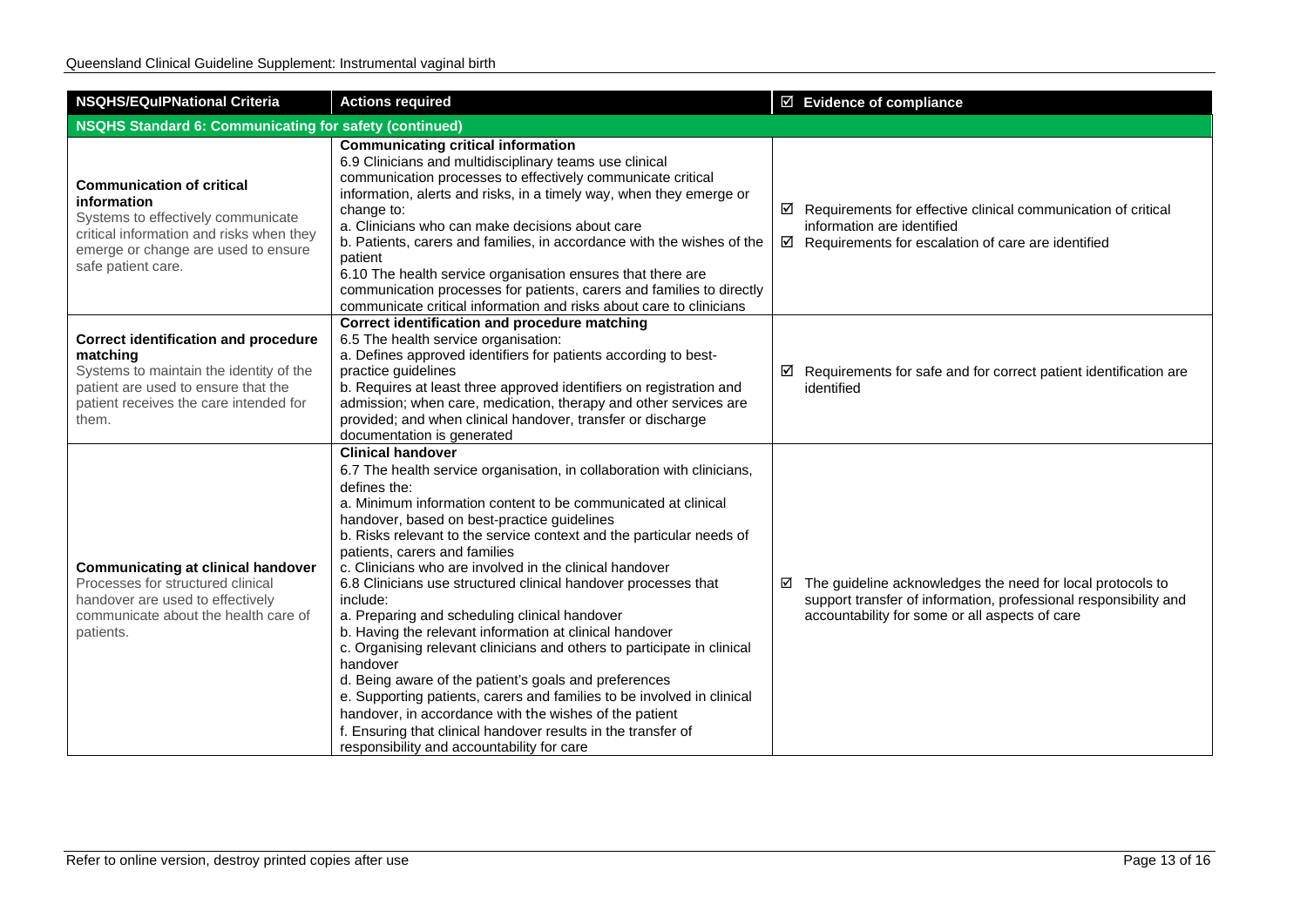| <b>NSQHS/EQuIPNational Criteria</b>                                                                                                                                                                                                                                                                | <b>Actions required</b>                                                                                                                                                                                                                                                                                                                                                                                                                                                                                                                                                                                                                                                                                                                                                                                                                                                                                                                                                                                                                                                                                                                                                                                                              | $\boxtimes$ Evidence of compliance                                                                                                                                                                                                                                                         |  |
|----------------------------------------------------------------------------------------------------------------------------------------------------------------------------------------------------------------------------------------------------------------------------------------------------|--------------------------------------------------------------------------------------------------------------------------------------------------------------------------------------------------------------------------------------------------------------------------------------------------------------------------------------------------------------------------------------------------------------------------------------------------------------------------------------------------------------------------------------------------------------------------------------------------------------------------------------------------------------------------------------------------------------------------------------------------------------------------------------------------------------------------------------------------------------------------------------------------------------------------------------------------------------------------------------------------------------------------------------------------------------------------------------------------------------------------------------------------------------------------------------------------------------------------------------|--------------------------------------------------------------------------------------------------------------------------------------------------------------------------------------------------------------------------------------------------------------------------------------------|--|
| NSQHS Standard 8: Recognising and responding to acute deterioration                                                                                                                                                                                                                                |                                                                                                                                                                                                                                                                                                                                                                                                                                                                                                                                                                                                                                                                                                                                                                                                                                                                                                                                                                                                                                                                                                                                                                                                                                      |                                                                                                                                                                                                                                                                                            |  |
| <b>Clinical governance and quality</b><br>improvement to support recognition<br>and response systems<br>Organisation-wide systems are used to<br>support and promote detection and<br>recognition of acute deterioration, and<br>the response to patients whose<br>condition acutely deteriorates. | Integrating clinical governance<br>8.1 Clinicians use the safety and quality systems from the Clinical<br>Governance Standard when:<br>a. Implementing policies and procedures for recognising and<br>responding to acute deterioration<br>b. Managing risks associated with recognising and responding to<br>acute deterioration<br>c. Identifying training requirements for recognising and responding<br>to acute deterioration<br><b>Partnering with consumers</b><br>8.3 Clinicians use organisational processes from the Partnering with<br>Consumers Standard when recognising and responding to acute<br>deterioration to:<br>a. Actively involve patients in their own care<br>b. Meet the patient's information needs<br>c. Share decision-making<br>Recognising acute deterioration<br>8.4 The health service organisation has processes for clinicians to<br>detect acute physiological deterioration that require clinicians to:<br>a. Document individualised vital sign monitoring plans<br>b. Monitor patients as required by their individualised monitoring<br>plan<br>c. Graphically document and track changes in agreed observations<br>to detect acute deterioration over time, as appropriate for the patient | The guideline is consistent with National Consensus statements<br>⊻<br>recommendations<br>The guideline recommends use of tools consistent with the<br>☑<br>principles of recognising and responding to clinical deterioration<br>Consumer information is developed for the guideline<br>☑ |  |
| <b>EQuIP Standard 12 Provision of care</b>                                                                                                                                                                                                                                                         |                                                                                                                                                                                                                                                                                                                                                                                                                                                                                                                                                                                                                                                                                                                                                                                                                                                                                                                                                                                                                                                                                                                                                                                                                                      |                                                                                                                                                                                                                                                                                            |  |
| <b>Criterion 1: Assessment and care</b><br>planning<br>12.1 Ensuring assessment is<br>comprehensive and based upon current<br>professional standards and evidence<br>based practice                                                                                                                | 12.1.1 Guidelines are available and accessible by staff to assess<br>physical, spiritual, cultural, physiological and social health promotion<br>needs                                                                                                                                                                                                                                                                                                                                                                                                                                                                                                                                                                                                                                                                                                                                                                                                                                                                                                                                                                                                                                                                               | ☑<br>Assessment and care appropriate to the cohort of patients is<br>identified in the guideline<br>☑<br>The guideline is based on the best available evidence                                                                                                                             |  |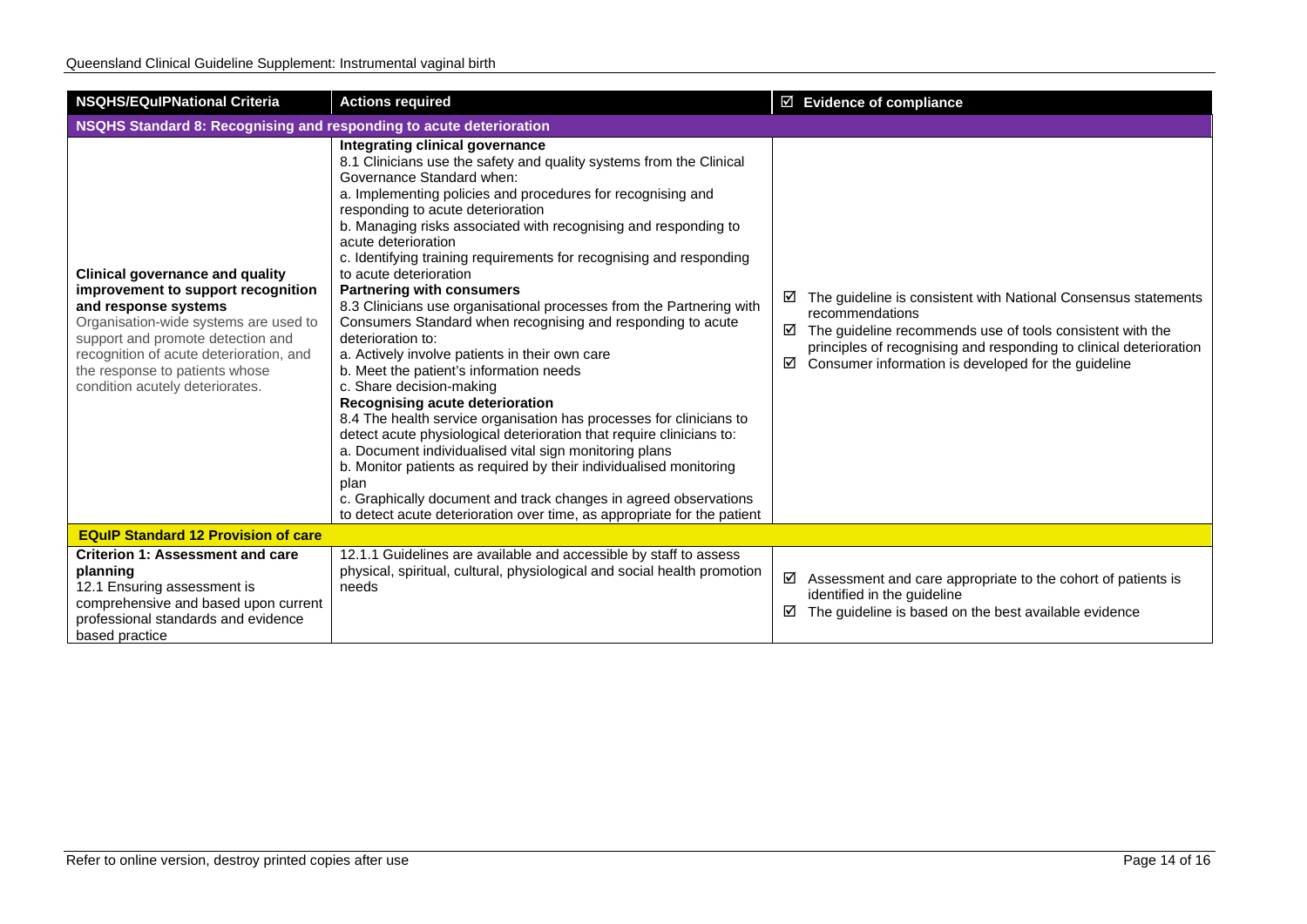# <span id="page-14-0"></span>**5 References**

1. American College of Obstetricians and Gynecologists. Operative vaginal delivery. Practice Bulletin No. 154. Obstetrics and Gynaecology 2015 (November).

2. Australian Commission on Safety and Quality in Health Care. National Safety and Quality Health Service Standards [Internet]. 2017 [cited 2018 January 08]. Available from: [http://www.safetyandquality.gov.au.](http://www.safetyandquality.gov.au/)

3. Queensland Clinical Guidelines. Standard care. Guideline No. MN18.50-V1-R23. [Internet].

Queensland Health. 2018. [cited 2020 July 29]. Available from:<https://www.health.qld.gov.au/qcg>

4. The Australian Council on Healthcare Standards. EQuIPNational. [Internet]. 2016; (cited 2017 July 5). Available from: [http://www.achs.org.au.](http://www.achs.org.au/)

Refer to online version, destroy printed copies after use Page 15 of 16